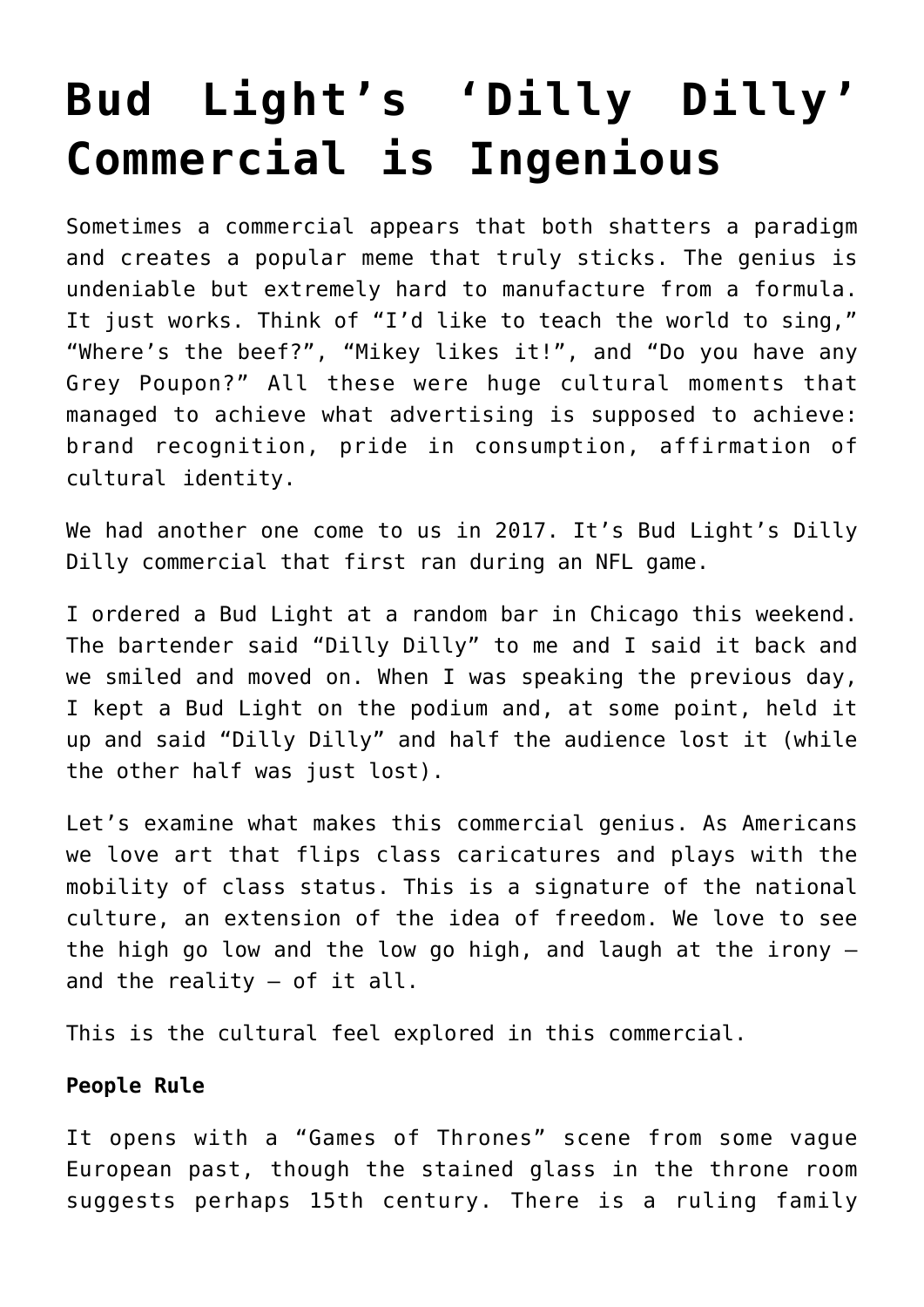sitting at the head table, a man in charge and his queen and a servant of the crown. The music in the background is some tooling-around wood recorders we vaguely associate with throne rooms from the period.

The first person approaches the crown and he is addressed as "Sir Jeremy," so apparently we are in England. But there is something odd here. The gift brought to the crown is a six pack of Bud Light! Immediately the king (or whatever he is) says "You are a true friend of the crown." Everyone toasts by raising a Bud Light the strange and ridiculous toast: "Dilly Dilly."

The next person to approach the crown is a woman but she has a 20 pack of the same. She is declared to be "an even truer friend of the crown," because, of course, more Bud Light is always better than less. Then the toast happens again: "Dilly Dilly."

The next person is a snobby hipster with an affected way, that guy who loves craft beers and always has more knowledge and drinks something better than you. He is dressed in courtly clothing of the highest order, like St. Thomas More. He brings a single bottle of something with a wax top. He says: "this is a spiced honey mead wine that I have really been into lately."

We know this dude! He only drinks the best and only the most obscure. Until you have had his latest passion, you are just a loser, maybe even someone who drinks cheap domestics!

But as we can see, something is upside down in this land. The people (and their tastes) are now in charge. It is not the finely dressed fuss buckets who prevail, with their pretentious and rarefied tastes. No. Now real people rule, with down-to-earth practicality. And these rulers are not so keen to celebrate elitist affectations.

The man asks if he can have a Dilly Dilly. The king stares disapprovingly.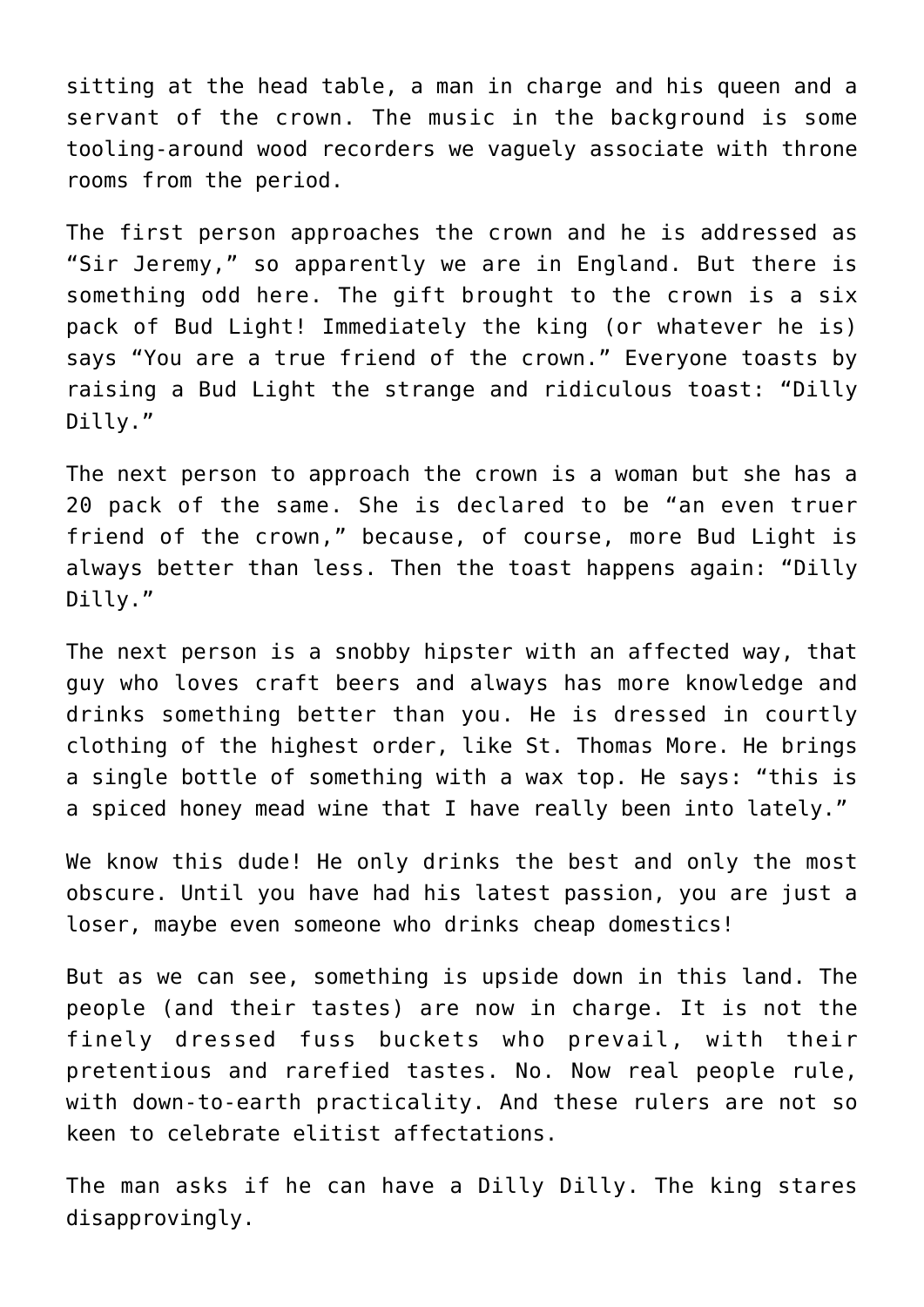## **The Pit of Misery**

Instead, after a long silence, the king says: "Please follow Sir Brad. He is going to give you a tour of the Pit of Misery." And the man is dragged off  $-$  to the cheers of the audience.

When I first saw this, I laughed so hard to the point of nearly crying. This one ad brilliantly calls out the snobbery of craft brew culture and all the pomp that goes with it. Nowhere does it make a direct pitch for Bud Light. It just says exactly what we think but never say: Bud Light is a people's beer, and that's just fine because now the people rule.

So embedded in this commercial is a bit of the story of the rise of capitalism itself. It was the marketing principle that flipped history. No longer would the elite of the past determine the tastes of the kingdom and the way resources would be used. There would be mass production for the masses of people. It was a revolution in history, and one that would never stop.

And from a marketing point of view, this commercial deals directly with Bud Light's real competition in the craft brew industry, which is making inroads by the day. Bud Light obviously cannot claim to have a better product. And guess what? Everyone knows that. Everyone knows what a Bud Light is: it is a beer-like drink that is watery but let's you drink a six pack in an evening without any great disaster the next day. Sorry snobs, but the people like this feature.

## **No More Cowering**

But how do you advertise such a thing? How do you make it a thing to be proud of? You put on display a world in which the people rule and they are proud of what they do and what they consume. No more hiding. No more cowering in the face of the power of the elites. No more of this feeling of intimidation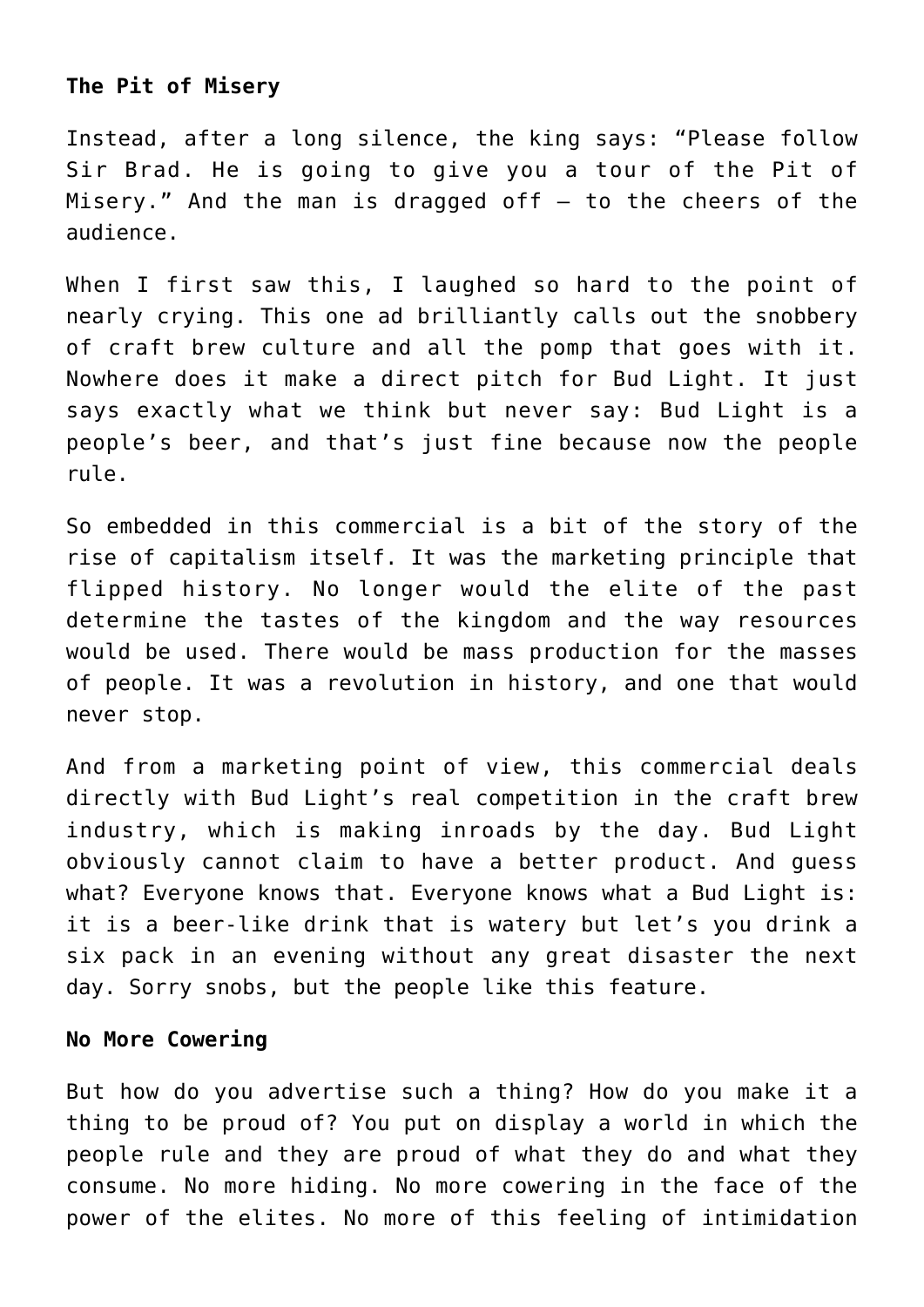that comes from being surrounded by people who claim to be better than you.

In this game of thrones, it is the people who are in charge. Dilly Dilly! And that meaningless slogan: how preposterous! But guess what? You kind of want to say it. You want to order a Bud Light and feel entitled to say that extremely silly thing.

Then there is the follow-up commercial, which takes us to the Pit of Misery, where people are on racks, hanging upside down, and living in cages. A former inmate shows up with the greeting "Dilly Dilly." He passes out Bud Light to everyone there. There is some banter and it ends.

Of course the commercial makes absolutely no sense unless you are in on the joke. If you are in the know, you are starting to get the sense of a whole world in which the tastes and habits of regular people have become the prevailing cultural sense. No more T.S. Eliot and his top-down cultural impositions. It is the people and their consumption and spending habits that prevail, the old-world ruling class be damned.

Of course there is something not really true about the whole ethos here. In the real world, it is the local craft brews that broke the monopoly control of the old-world domestics, to add some free-market competition to a stagnant industry. And that makes this ad even more special, with Bud Light trying to recapture the legitimacy of its dominant market position. It's not easy but this ad does it.

And this is why we love advertising. The best of it comes to define the times. It deserves the title art, perhaps not "high art" but an art designed to achieve that remarkable thing: